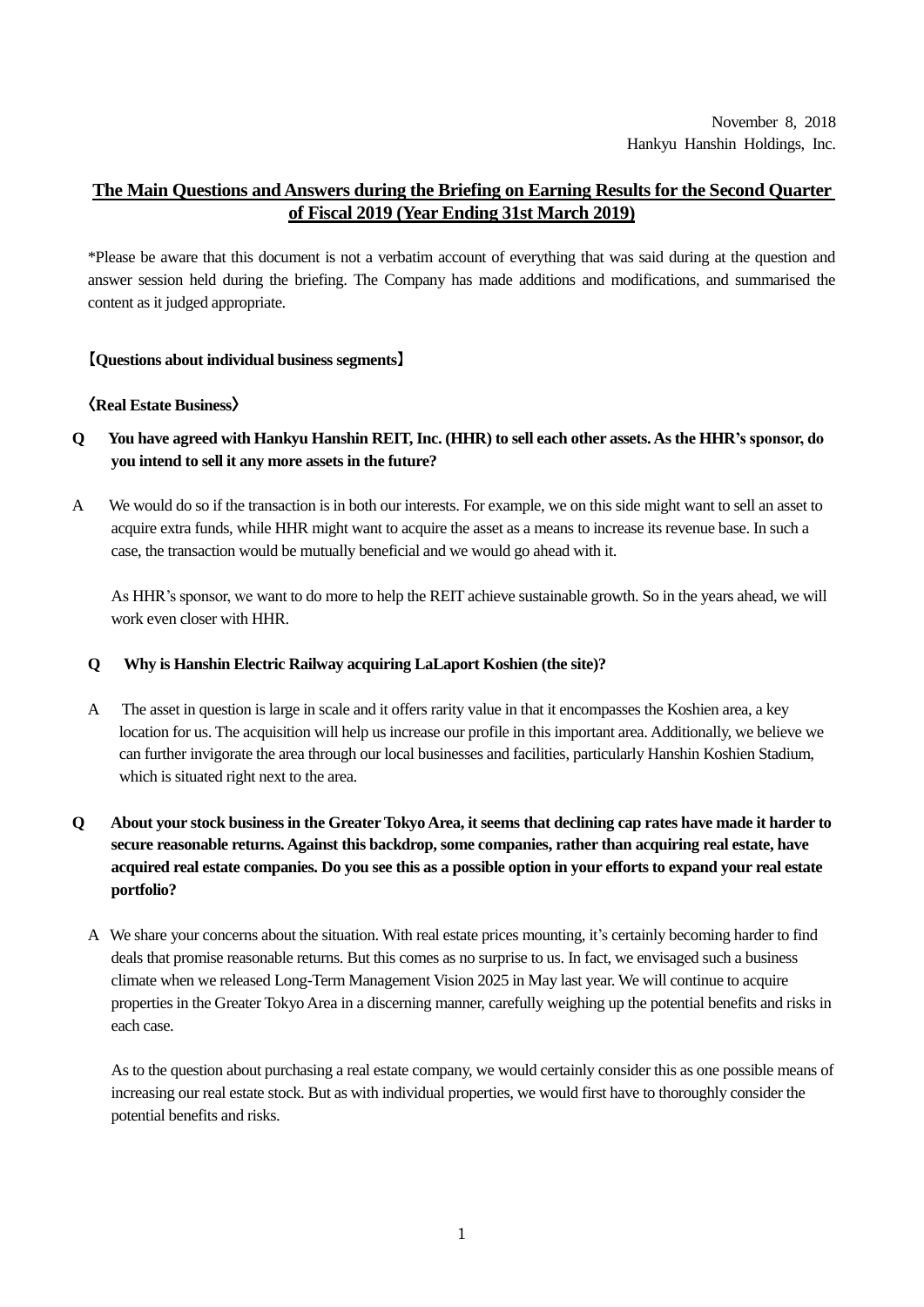- **Q For the current Medium-Term Management Plan (fiscal 2019**–**2022), you are committed to raising operating**  income by ¥10 billion in the condominium business and other flow businesses. From what I gather, **condominium sales are flagging in some parts of the Greater Tokyo Area, and some private railway / real estate companies have lowered their sales prices. Given the decline in condominium revenue, aren't you concerned that you'll miss your target for fiscal 2022?**
- A In an effort to strengthen the condominium business, Hankyu Hanshin Properties Corporation, our core real-estate company, has tightened up its structures and processes for acquiring plots. Consequently, the corporation is seeing steady improvements in the quality and quantity of its real estate information. That said, prices for condominium plots are rising, and this is making it harder to acquire land at condominium-level prices. Accordingly, we are working to expand our real estate repertoire. Instead of relying only on conventional condominium projects, we will also be constructing high-revenue condominiums and then selling them off to other companies.

We are also concerned about a downturn in Japan's condominium market. To compensate for this, we are expanding our overseas real estate sales business even more actively than we have done previously. Specifically, we are steadily developing the business in sectors where we forecast demand, while carefully defining our primary target markets in terms of price and prospective customers. In each target country, we have partnered up with local companies that are able to acquire properties in a stable manner. These partners appreciate our expertise in condominium sales, including our quality control and product planning, so we see great potential for strengthening these partnerships and steadily expanding our portfolio.

In this way, we are working hard to develop our real estate business at home and overseas such that we can meet our target for fiscal 2022.

#### **〈Travel Business, International Transportation Business〉**

## **Q Previously, you said that you are structurally reforming the Travel Business and International Transport Business segments with a view to making your flow businesses more competitive. Could you give us an update?**

A Starting with the Travel Business, we've been piloting a number of initiatives with a view to pinpointing the target markets and marketing mixes with which we can take the segments forward.

Some of these initiatives have already started bearing fruit. One example is day-return bus tours in the Greater Tokyo Area. Thanks to these tours, we saw significant year-on-year growth in the number of customers in the first half. In another example, we recently started a TV shopping channel business with a view to developing a third media channel after newspapers and the Internet. This new business has achieved some success in terms of winning new customers. We want to develop these initiatives further in the future.

As for the International Transportation Business, we want this segment to have a more balanced business portfolio, and so we are strengthening the segment's overseas business and expanding its logistics business in various ways. In the logistics business, for example, we are building on our logistics operations in Indonesia, Singapore, and elsewhere in ASEAN, and expanding our network of logistics centres in the US. However, it will be some time until the operation rates increase and the centres start contributing to earnings.